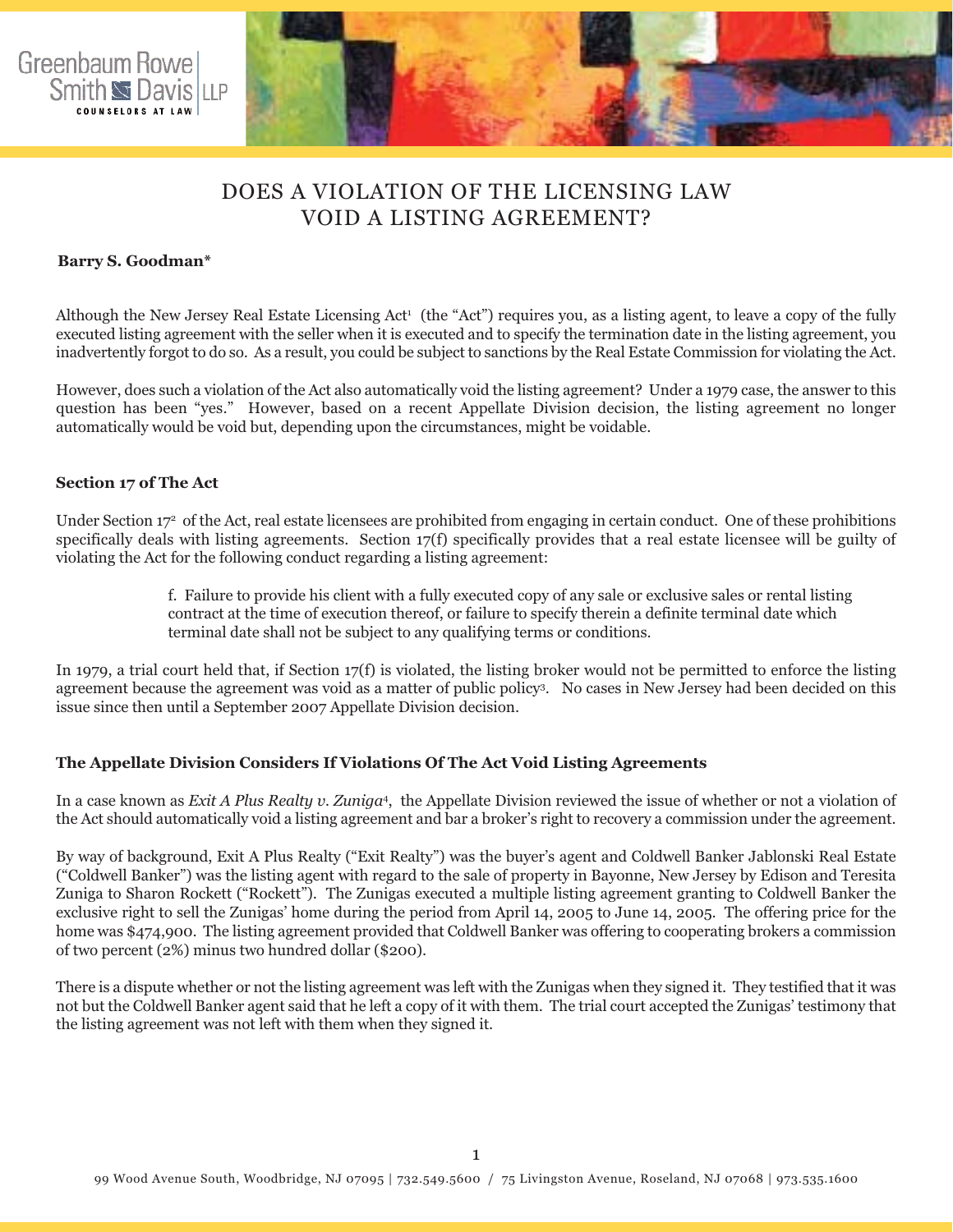In addition, the trial court found that the listing agreement was not completed when it was signed because the space providing for the extended protection period was left blank and later was filled in by the Coldwell Banker agent and mailed to the Zunigas. Mr. Zuniga testified that, when he received the listing agreement in the mail, the blank space for the extended protection period was filled in with "90 days." He therefore immediately called the Coldwell Banker agent. Mr. Zuniga testified that the agent told him that he should not worry about it and did not explain what the 90 days meant. Mr. Zuniga further testified that, since he had agreed to list the property with Coldwell Banker for "60 days," he put a line through the handwritten "90 days" and wrote "60" above it.

In mid-May 2005, Exit Realty then produced Rockett as a buyer for the property. The contract included a price of \$465,000, subject to the property being appraised at that price or above. However, the appraisal came back at \$450,000 and the Zunigas refused to lower the price. Instead, one day after the expiration of the exclusive listing agreement with Coldwell Banker, the Zunigas advised the buyer that they were declaring the contract void unless she agreed to purchase it for \$465,000, which she refused to do.

Several days later, the Zunigas agreed to lower the price to \$450,000 and the buyer agreed to purchase the property. Title closed on July 19, 2005 and, upon learning of the sale, the brokers demanded to be paid their commission, which the Zunigas refused to pay.

As a result, Coldwell Banker and Exit Realty filed suit. After a trial, the trial court dismissed the lawsuit, holding that Section 17(f) had been violated and, as a result, the listing agreement automatically was void and unenforceable. Coldwell Banker appealed.

## **The Appellate Division Adopts NJAR®'s Position Concerning A Violation of Section 17(f)**

The New Jersey Association of REALTORS® ("NJAR®") filed an application to appear as an amicus curiae before the Appellate Division concerning this important issue. The Appellate Division not only granted NJAR®'s application but then adopted NJAR®'s position with regard to the issue and reversed the longstanding policy in New Jersey that listing agreements automatically are void when there is a violation of the Act.

NJAR® argued that the listing agreement in question is enforceable even assuming, after its execution, there may not have been strict compliance with Section 17(f). NJAR® contended that Section 17 does not provide that listing agreements will be void if this section is violated. Instead, it provides that the agent may be subject to sanctions by the Real Estate Commission. The Appellate Division agreed with  $NJAR@$ 's position.

The Appellate Division specifically rejected the 1979 trial court decision and stated as follows: "[W]e are of the view that a violation of any of the enumerated provisions of N.J.S.A. 45:15-17 would render the agreement voidable, but not automatically void. Indeed, as pointed out in the amicus curiae brief submitted by NJAR®, if the Legislature had wanted to invalidate agreements entered in contravention of N.J.S.A. 45:15-17, it could have done so explicitly, as it has done in numerous other instances."

The Court also noted that the Zunigas did not suffer any prejudice as a result of the failure to have a copy of the listing agreement with them on the date it was signed since it was mailed to them the next day. Similarly, they were not prejudiced by the insertion of the 90-day provision in the agreement since Mr. Zuniga saw that the "90 days" had been inserted and therefore could have objected to the insertion and refused to go forward with the listing agreement. Instead, he changed "90 days" to "60 days," which was accepted by Coldwell Banker. The Appellate Division also found that Mr. Zuniga's testimony that he understood the 60-day period to be the term of the agreement, not an extended protection period, to be at odds with the actual wording of the listing agreement.

Finally, the Court noted that Zunigas' cancellation of the contract of sale with the buyer one day after the expiration of the exclusive listing agreement and their subsequent acceptance of the offer of purchase at the appraised value of the property gave rise to significant questions of good faith and fair dealing by the buyer and sellers. The Court held that "technical violations that resulted in no prejudice" to the buyer and sellers should not be the basis for denying a broker's claim to a commission.